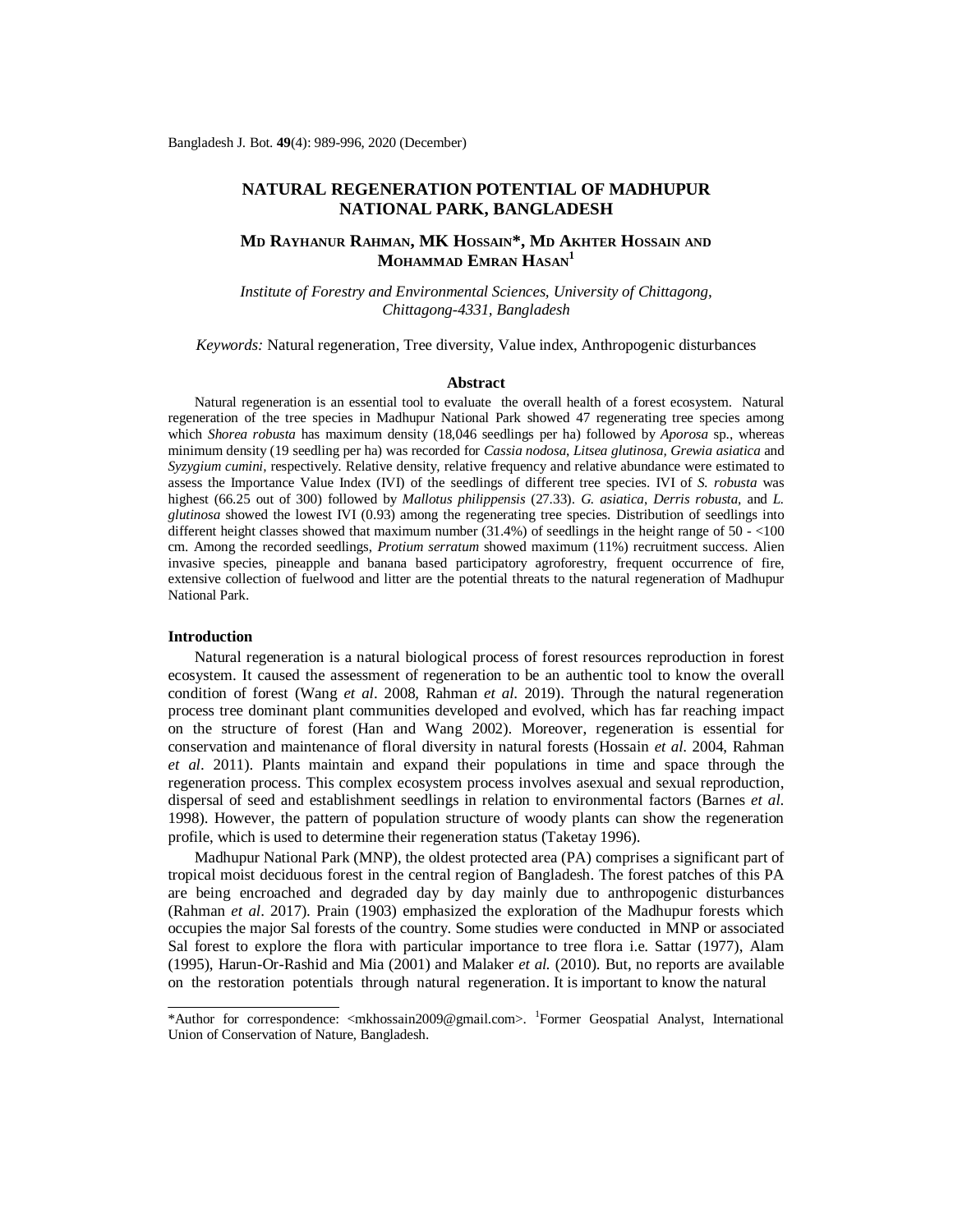regeneration and recruitment of the regenerated seedlings along with their diversity and composition for undertaking and prioritizing management prescriptions. In this circumstance, the study was undertaken to explore the status of natural regeneration of MNP and compare the restoration potentials of this PA with other similar forests. Outcomes of the study is expected to be helpful to relevant policy makers and forest managers to decide and undertake species specific conservation measures for the seedlings of threatened or rare plants of this park.

#### **Materials and Methods**

Madhupur National Park located at 125 kilometers north of Dhaka covering the land area between  $24^0$ 30' to  $24^0$ 50'N latitude and  $90^0$ 00' to  $90^0$ 10'E longitude is situated on the western side of Tangail-Mymensingh main road (Rahman *et al*. 2017). Administration of the park is under the jurisdiction of Tangail Forest Division (Begum 2011). The park consists of an area of 8,436 ha (20,845.81 acre) of which 8,195.8 ha are under Madhupur Upazila of Tangail district and 240.2 ha are in Muktagacha Upazila of Mymensingh district. The Madhupur Garh forms a slightly elevated tract with maximum height of about 18 - 20 m (60 - 85 feet) from the mean sea level. The soil of Madhupur Sal forest is mixed with yellowish red sandy clay. The soil is compact and hard when dries but melts with the rainfall and becomes soft and tenacious (Mondol 2013).

The field survey was conducted in 4 forest beats of Madhupur National Park. To assess the regeneration status the field work was done through quadrat survey method from January, 2015 to June, 2016. Sample plot survey was fixed to 3 m  $\times$  3 m with the help of species area curve. A total of 58 sample plots were taken from all the four beats, e.g. Sadar beat, Lahoria and Gasabari beats of MNP Sadar range and Sadar beat of Dokhola range randomly. Position of each sample plot was recorded by a Ground Positioning System (GPS) device for future monitoring studies. Forest type and disturbance that affect the regeneration of the tree species were recorded for each sample plot. The seedlings were identified and counted by species as well as their heights were measured.

The recorded seedlings were identified in the field by their local or scientific names to the extent possible. Plant samples from the unknown seedlings were collected to prepare herbarium specimen. Taxonomists from the Department of Botany, University of Chittagong and the Bangladesh Forest Research Institute (BFRI) helped in identifying the unknown species.

The data were analyzed for assessing the regeneration composition, relative density (RD), relative frequency (RF), relative abundance (RA) and importance value index (IVI) for each species following Misra (1968), Dallmeier *et al*. (1992) and Shukla and Chandel (2000).

## **Results and Discussion**

The native tree species were regenerating naturally through seeds, coppice and root suckers. The study revealed that 47 tree species belonging to 24 families and 42 genera were regenerating naturally. Physical observation indicated that most of the regeneration occurred from seed where a few were found to grow from coppices. However, the regeneration species composition is less than that of Dudhpukuria-Dhopachari Wildlife Sanctuary (120 species), Chunati Wildlife Sanctuary (105 species), Khadimnagor National Park and Tilagor Eco-Park of 55 species (Rahman *et al*. 2011, Hossain *et al*. 2013a, Hossain and Hossain 2014). But, the number of regenerating tree species is higher than that of Tankawati Natural Forest of Chittagong South Forest Division (29 tree species) (Motaleb and Hossain 2011) and Durgapur hill forest of Netrokona (27 tree species) (Rahman *et al*. 2019a). In addition, Deb *et al*. (2015) recorded the total regenerated understory species was 61 belonging to 27 families but it is not easy to compare with their findings because they have considered not only seedlings but also saplings. Disturbance in natural forests can change habitat suitability of plant species (Wilcox *et al.* 2006) which affects plant species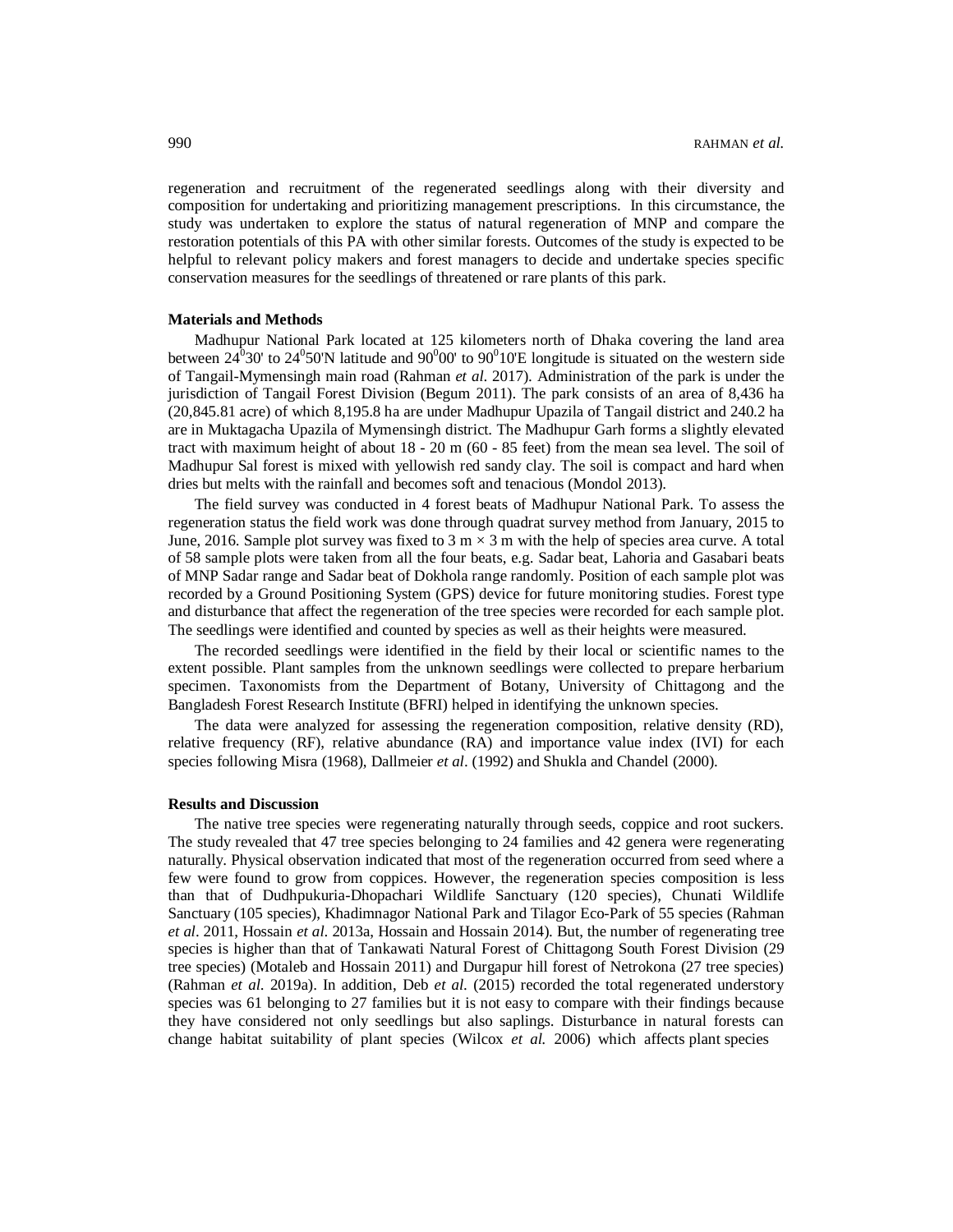| N <sub>o</sub> | Scientific               | Local          | Seedlings/ | <b>RD</b> | RF    | RA    | <b>IVI</b> |
|----------------|--------------------------|----------------|------------|-----------|-------|-------|------------|
|                | name                     | name           | ha         | (% )      | (% )  | (% )  |            |
| $\,1$          | Albizia procera          | SadaKoroi      | 77         | 0.18      | 0.47  | 1.31  | 1.95       |
| $\sqrt{2}$     | Antidesma ghaesembilla   | Chokoi         | 498        | 1.17      | 3.03  | 1.31  | 5.51       |
| 3              | Aporosa sp.              | Aporosa        | 3142       | 7.35      | 6.76  | 3.70  | 17.82      |
| $\overline{4}$ | Artocarpus lacucha       | Borta          | 38         | 0.09      | 0.47  | 0.65  | 1.21       |
| 5              | Bauhinia malabarica      | Choka kola     | 96         | 0.22      | 0.47  | 1.64  | 2.33       |
| 6              | Bridelia tomentosa       | Sitki          | 2165       | 5.07      | 6.29  | 2.74  | 14.10      |
| $\overline{7}$ | Careva arborea           | Gadila         | 517        | 1.21      | 1.86  | 2.21  | 5.28       |
| 8              | Cassia fistula           | Sonalu         | 153        | 0.36      | 1.40  | 0.87  | 2.63       |
| 9              | C. nodosa                | Bon-Sonalu     | 19         | 0.04      | 0.23  | 0.65  | 0.93       |
| 10             | Cleistocalyx nervosum    | Ludijam        | 153        | 0.36      | 0.47  | 2.62  | 3.44       |
| 11             | Cordia dichotoma         | Bohal          | 38         | 0.09      | 0.23  | 1.31  | 1.63       |
| 12             | Cryptocarya amygdalina   | Ojha           | 1303       | 3.05      | 4.66  | 2.23  | 9.94       |
| 13             | Derris robusta           | Katenga        | 96         | 0.22      | 0.70  | 1.96  | 2.88       |
| 14             | Dillenia pentagyna       | Ajuli          | 153        | 0.36      | 1.17  | 1.05  | 2.57       |
| 15             | Ficus hispida            | Dumor          | 77         | 0.18      | 0.47  | 1.31  | 1.95       |
| 16             | Garuga pinnata           | SadaJiga       | 268        | 0.63      | 1.63  | 1.31  | 3.57       |
| 17             | Glochidion multiloculare | Chokoi         | 268        | 0.63      | 0.23  | 9.16  | 10.02      |
| 18             | Grewia asiatica          | Kapaia         | 19         | 0.04      | 0.23  | 0.65  | 0.93       |
| 19             | G. nervosa               | Datoi          | 1571       | 3.68      | 4.43  | 2.83  | 10.93      |
| 20             | G. serrulata             | Kholladamor    | 364        | 0.85      | 1.63  | 1.78  | 4.26       |
| 21             | Haldina cordifolia       | Haldu          | 153        | 0.36      | 0.47  | 2.62  | 3.44       |
| 22             | Hymenodictyon orixensis  | Bhutum         | 249        | 0.58      | 1.86  | 1.06  | 3.51       |
| 23             | Lagerstroemia parviflora | Sidha          | 96         | 0.22      | 0.70  | 1.09  | 2.01       |
| 24             | L. speciosa              | Jarul          | 153        | 0.35      | 0.93  | 2.18  | 3.47       |
| 25             |                          |                | 211        |           |       | 1.44  | 3.10       |
|                | Lannea coromandelica     | Jiga           |            | 0.49      | 1.17  |       |            |
| 26             | Litsea glutinosa         | Menda          | 19         | 0.04      | 0.23  | 0.65  | 0.93       |
| 27             | Mallotus philippensis    | Sinduri        | 3084       | 7.22      | 5.59  | 4.39  | 27.33      |
| 28             | Miliusa velutina         | Gandhi gajari  | 364        | 0.85      | 2.80  | 1.04  | 4.69       |
| 29             | Mitragyna parvifolia     | Futikadam      | 115        | 0.27      | 0.47  | 1.96  | 2.70       |
| 30             | Oroxylum indicum         | Thona          | 939        | 2.20      | 5.13  | 1.46  | 8.78       |
| 31             | Phyllanthus emblica      | Amloki         | 153        | 0.36      | 1.17  | 1.05  | 2.57       |
| 32             | Protium serratum         | Neur           | 307        | 0.72      | 1.86  | 1.31  | 3.89       |
| 33             | Schleichera oleosa       | Kusum          | 402        | 0.94      | 1.86  | 1.72  | 4.52       |
| 34             | Semecarpus anacardium    | Bheula         | 192        | 0.45      | 1.40  | 1.09  | 2.94       |
| 35             | Shorea robusta           | Sal            | 18046      | 42.24     | 12.59 | 11.42 | 66.25      |
| 36             | Spondius pinnata         | Amla           | 96         | 0.22      | 1.17  | 0.65  | 2.04       |
| 37             | Sterculia villosa        | Udal           | 172        | 0.40      | 1.17  | 1.18  | 2.75       |
| 38             | Streblus asper           | Sheora         | 1284       | 3.00      | 3.73  | 2.74  | 9.48       |
| 39             | Suregada multiflora      | Suregada       | 153        | 0.36      | 0.47  | 2.62  | 3.44       |
| 40             | Syzygium cumini          | Kalojam        | 19         | 0.04      | 0.23  | 0.65  | 0.93       |
| 41             | S. fruticosum            | Putijam        | 210        | 0.49      | 1.63  | 1.96  | 4.09       |
| 42             | Tamilnadia uliginosa     | Pirilagota     | 594        | 1.39      | 2.09  | 3.10  | 6.59       |
| 43             | Terminalia bellirica     | Bohera         | 2490       | 5.83      | 4.66  | 4.25  | 14.75      |
| 44             | Vitex glabrata           | <b>Baskura</b> | 77         | 0.18      | 0.70  | 0.87  | 1.75       |
| 45             | Wrightia arborea         | Dudhkuruch     | 421        | 0.99      | 2.80  | 1.20  | 4.98       |
| 46             | Zanthoxylum rhetsa       | Bajna          | 172        | 0.40      | 2.10  | 0.65  | 3.16       |
| 47             | Ziziphus rugosa          | Anaigota       | 96         | 0.22      | 0.93  | 0.82  | 1.97       |
| Total          |                          |                | 41,282     | 100       | 100   | 100   | 300        |

**Table 1. Regenerating tree species with seedling density, frequency, abundance and importance value index (IVI) in Madhupur National Park**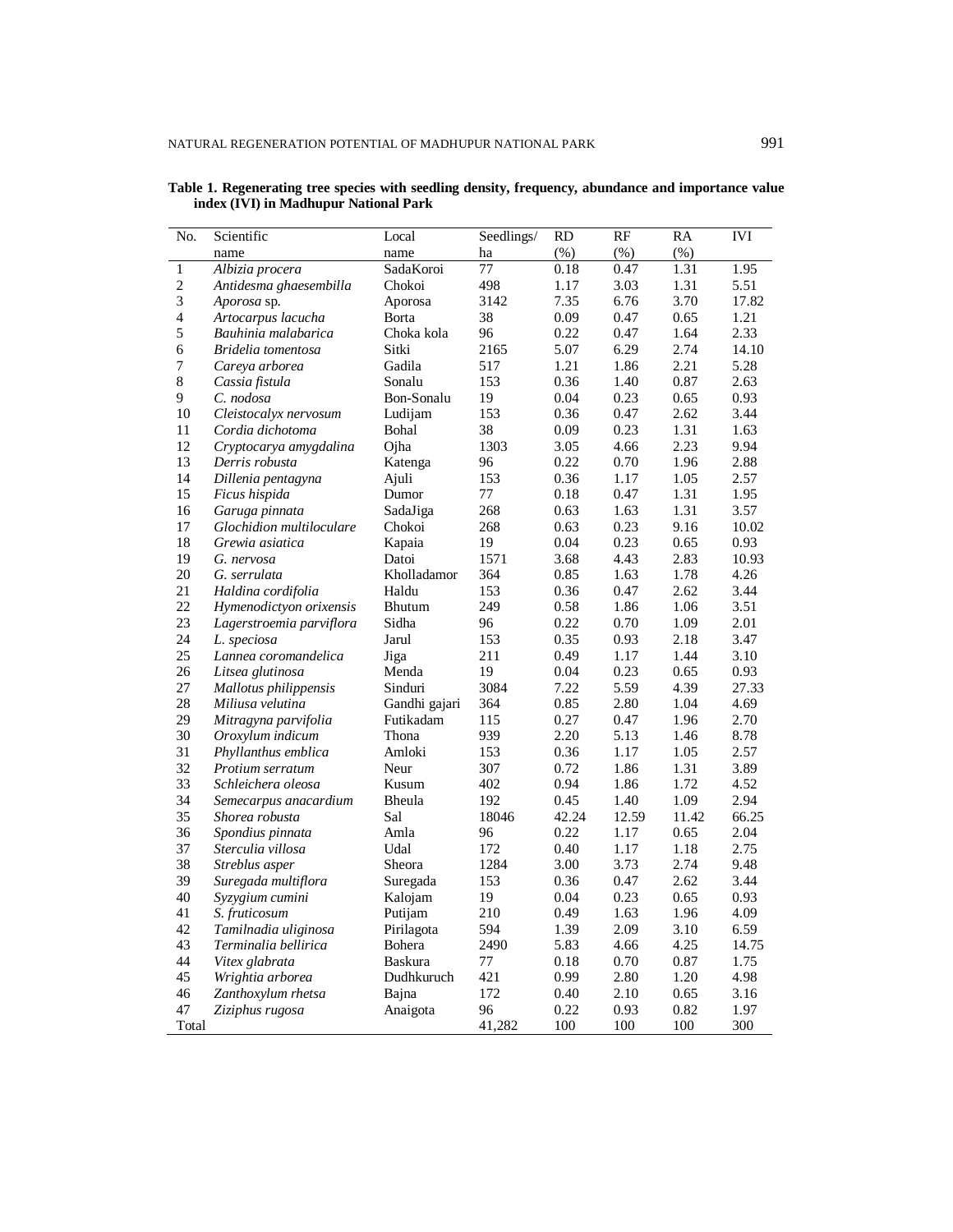composition and ecosystem functions (Berhane *et al.* 2013). Human-induced disturbances and influences, such as logging, browsing and grazing can significantly modify species diversity and composition. As intensity and frequency of disturbance increases, the availability and abundance of many species could decline with increased risk of local extinction. More abundant and generalized species are less vulnerable to disturbance than rare and specialized species. Disturbance can also change the gap sizes in forest and alter species composition by encouraging pioneer plant species. Madhupur National Park is tremendously disturbed by the local people, but existing control measures are very inadequate to address the issues. As per the findings of the study, the number of species showed the suitability of the forest for regrowth if kept undisturbed.

Among the regenerating tree species, *S. robusta* (18,046 seedlings and saplings per ha) showed highest density followed by *Aporosa* spp. (3142 seedlings and saplings per ha), *M. philippensis* (3084 seedling per ha), and *T. bellirica* (2490 seedling per ha). Besides, minimum seedling density (19 seedling per ha) was recorded for *C. nodosa*, *L. glutinosa, G. asiatica* and *S. cumini,* respectively. The maximum relative density (42.24%) was recorded for *S. robusta* followed by *Aporosa* sp. (7.35%), *M. philippensis* (7.22%), *T. bellirica* (5.83%), whereas maximum relative frequency (12.59%) was recorded for *S. robusta* followed by *Aporosa* sp. (6.76%), *B. tomentosa* (6.29%), *M. philippensis* (5.59%). Highest relative abundance (11.42%**)** was recorded for *S. robusta* followed by *G. multiloculare* (9.16%), *M. philippensis* (4.39%), and *T. bellirica* (4.25%). However, those results are comparable with the findings of Nur *et al*. (2016) where they found *Bursera serrata, Toona ciliata, Stereospermum chelonoides, Ficus hispida, Macaranga denticulata, Callicarpa macrophylla,* and *Syzygium fruticosum* were dominating (higher numbers of seedlings/ha) among the regenerated tree species at Shitalpur Forest Beat of Chittagong North Forest Division. The IVI values indicating overall dominance of a species in the study area (Das *et al*. 2018) where the maximum IVI value was for *S. robusta* (66.25 out of 300) followed by *M. philippensis* (27.33), *Aporosa* sp. (17.82), *T. bellirica* (14.75), *G. nervosa*, *B. tomentosa* (14.10). On the contrast, *G. asiatica*, *D. robusta*, *L. glutinosa* showed the lowest regeneration IVI (0.93) of the regenerating tree species. However, Chowdhury *et al*. (2018) studied regeneration diversity of Rampahar Natural Forest Reserve in Rangamati South Forest Division, where they recorded the IVI values of regenerating tree species was highest in *P. serratum* (50.09) followed by *B. ceiba* (39.37).

There is lack of published information about the phytosociological attributes of regenerating tree species for similar forests (i.e. deciduous or Sal forest). When compared with the mixed evergreen tropical forests of nearby areas, it was found that *Dipterocarpus turbinatus* (IVI 25.94) is the most frequent regenerating tree species in Dudhpukuria-Dhopachari Wildlife Sanctuary followed by *Aporosa wallichii* (12.36) (Hossain *et al.* 2013a). Rahman *et al.* 2019 reported *Lepisanthes rubiginosa* (IVI 27.59) as the most dominant regenerating tree species in Hazarikhil Wildlife Sanctuary which was followed by *Ficus hispida* (IVI 21.18). Moreover, Kamruzzaman *et al.* (2018) showed *Suregada multiflora* (IVI 21.36) as the profusely regenerating tree species followed by *Brownlowia elata* (IVI 18.73) and *Protium serratum* (IVI 17.69) in a community forest of Bandarban named Babu Para Village Common Forest. The cited literatures indicated that though the forests are of different in nature than the studied Sal forest but there are some species having common in both forest types possessing good regeneration potential.

The percentage distribution of all the recorded seedlings of all species is shown in six height (cm) classes, e.g. 0 - <50 cm, 50 - <100 cm, 100 - <150 cm, 150 - < 200 cm, 200 - < 250 cm, 250 -  $<$  300 cm. It was found that maximum (31.4%) seedlings were within a height range of 50 -  $<$  100 cm, whereas, only 0.7% saplings were found in (250 - <300) cm height range (Fig. 1). However, present findings are almost similar to the findings reported by Misbahuzzaman and Alam (2006) who reported highest seedlings in height class  $1 - 2$  m from natural forest of Sitakunda,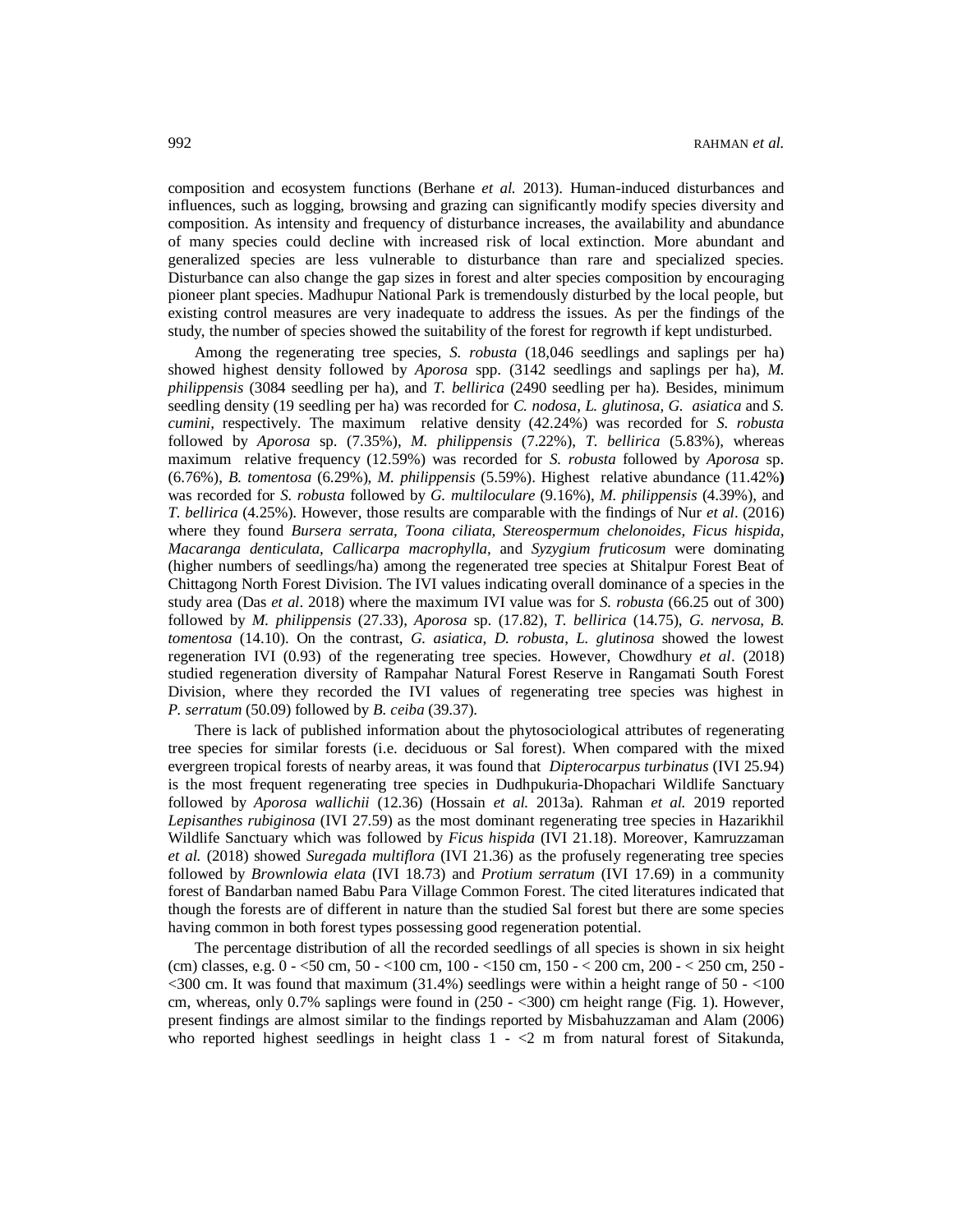Chittagong. Disturbances were noticed to the regenerating trees in the early stages of the regeneration process. The main disturbances are environmental stress, e.g. exposure to open sun light, moisture deficient and/or anthropogenic factors, e.g. grazing, firewood collection or intentional fire in dry seasons. On the other hand, collection of sapling and pole by local people for fencing resulted in reduced percentage in the higher height classes.



Height (cm) classess of the natural regenerents

Fig. 1. Percentage distribution of the seedlings into different height (cm) classes.

A comparison among the number of seedlings of five dominating tree species with their corresponding tree stems per hectare shows that *P. serratum* has maximum (11%) seedling recruitment percentage followed by *S. robusta* (6%), *M. phillippensis* (2%) and *G. nervosa* (2%) (Table 2). Though seedling density of *S. robusta* is maximum but its recruitment percentage is lower than *P. serratum*. It might be due to collection of young poles for fence post or other purposes by the local people. However, Hossain and Hossain (2014) reported that in Chunati Wildlife Sanctuary the dominant natural tree species was *Dipterocarpus alatus* which showed maximum (11%) seedling recruitment percentage followed by *Lithocarpus polystachya* (5%) and *Syzygium fruticosum* (5%).

The research explored the natural regeneration composition of tree species, phytosociological attributes of the regenerating species, height class distribution and recruitment status of the seedlings in Madhupur National Park. MNP being a major representative of the Sal forest of Bangladesh indicated a good number of naturally regenerating species (47 species) where *S. robusta* is the most dominant one followed by *M. philippensis*. The study also indicated that recruitment percentage of *P. serratum* is maximum followed by *S. robusta* and *M. philippensis*. The frequent fire and indiscriminate cutting of the *S. robusta* pole may cause comparatively lower percentage of recruitment. Presence of 47 regenerating tree species exhibits the potentiality of Madhupur National Park for natural restoration which also emphasizes the conservation needs of the natural ecosystem functioning from disturbances. The major causes of depletion of Sal forests of Madhupur National Park were due to the clearance of land for agriculture, forest fire, fuel wood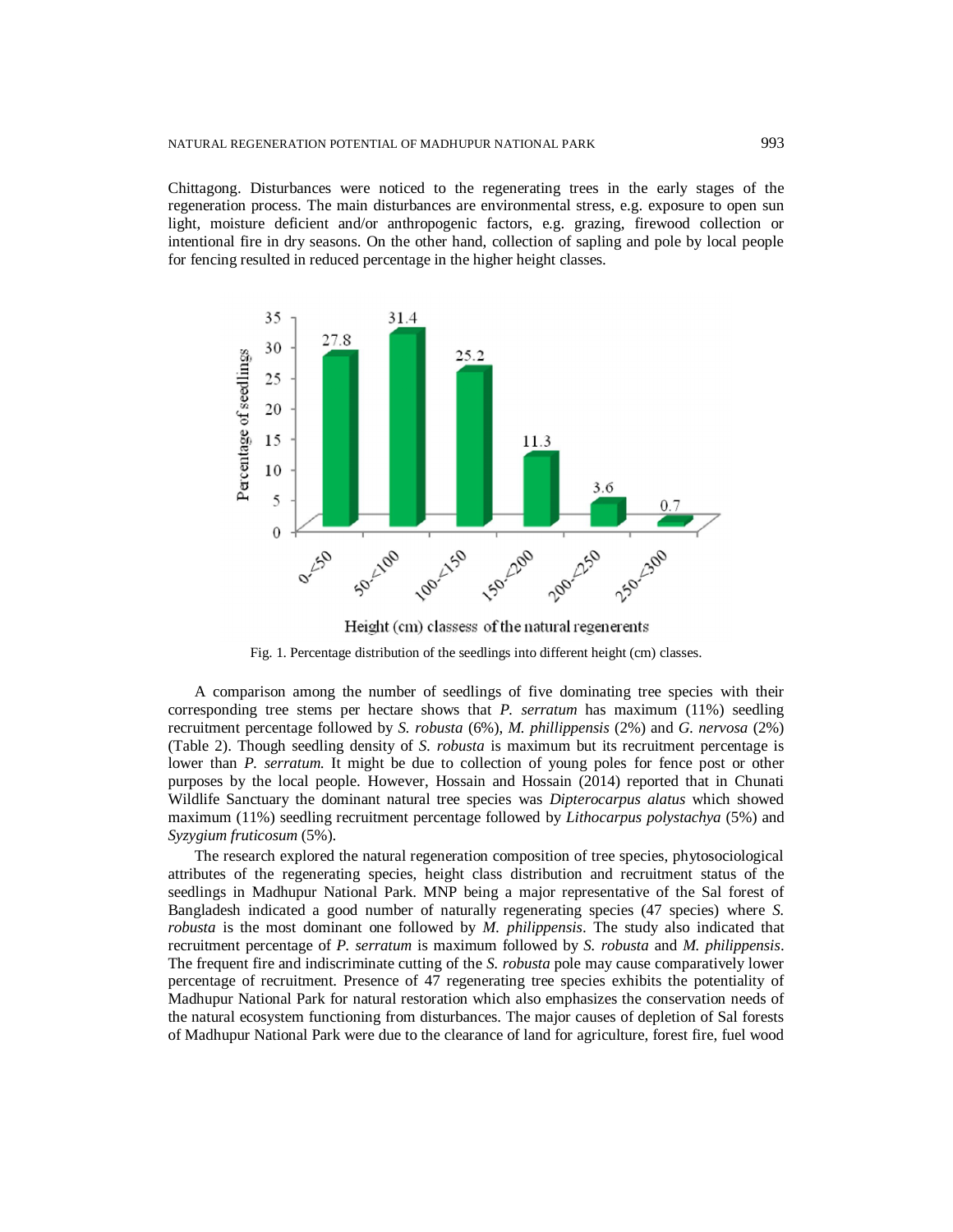collection, litter collection and forest land encroachment by settlement. Almost half of the total Sal forests of the country have already been depleted (Iftekhar and Hoque 2005). The surrounding people collect fuel wood for daily cooking and earning a part of their livelihood by selling the fuel

| Table 2. Seedlings stock of 5 major tree species with stem per hectare showing recruitment percentage |  |  |
|-------------------------------------------------------------------------------------------------------|--|--|
| at Madhupur National Park.                                                                            |  |  |

| Name of species       | (Stem/ha) | Seedling density/ha | Recruitment (%) |
|-----------------------|-----------|---------------------|-----------------|
| Shorea robusta        | 1069      | 18046               | 6               |
| Terminalia bellirica  | 30        | 2490                |                 |
| Grewia nervosa        | 23        | 1571                |                 |
| Mallotus philippensis | 61        | 3084                |                 |
| Protium serratum      | 33        | 307                 |                 |

wood in the local market. Hossain *et al.* (2013b) reported that 59% of the surrounding people use 6 - 10 kg wood for their daily cooking purpose, most of which is collected from the Sal forests. The conflict of interest and land occupancy right among the local ethnic community (Garo) and forest department is another major challenge for sustainable management of the Madhupur National Park. In this circumstance, enforcement of forest laws and implementation of conservation and restoration initiative is in a great challenge. Moreover, awareness raising and consciousness among the local people regarding the importance of forestry, wildlife, environmental conservation, biodiversity and endangered ecosystems should be mandatory.

#### **Acknowledgements**

The authors are grateful to Bangladesh Forest Department for providing the financial and logistic supports, and advice for carrying out the study under the SRCWP project. They are thankful to taxonomists of BFRI and Department of Botany, University of Chittagong, for identification of the plant samples of Madhupur National Park.

## **References**

- Alam MK 1995. Diversity in the woody flora of Sal (*Shorea robusta*) forest of Bangladesh. Bangladesh J. Forest Sci. **24**(1): 41-51.
- Barnes BV, Zak DR, Denton SR and Spurr SH 1998. Forest Ecology, 4th edition, New York: John Wiley and Sons.
- Begum R 2011. People's livelihoods and involvement in co-management of Madhupur National Park, Bangladesh. USAID Contract No EPP-I-00-06-00007-00. pp. 156-170
- Berhane A, Totland and Moe SR 2013. Woody plant assemblage in isolated forest patches in a semi-arid agricultural matrix. Biodiversity Conserv. **22**:2519-2535.
- Chowdhury B, Hossain MK, Hossain MA and Khan BM 2018a. Native tree species diversity of Rampahar Natural Forest Reserve in Rangamati South Forest Division, Bangladesh. Ceylon Journal of Science **47**(2): 129-136.
- Dallmeier F, Kabel M and Rice R 1992. Methods for long-term biodiversity inventory plots in protected tropical forests. *In*: Dallmeier (ed.), Long-term monitoring of biological diversity in tropical forest areas methods for establishment and inventory of permanent plots, MAB digest II, UNESCO, Paris. pp 11-46.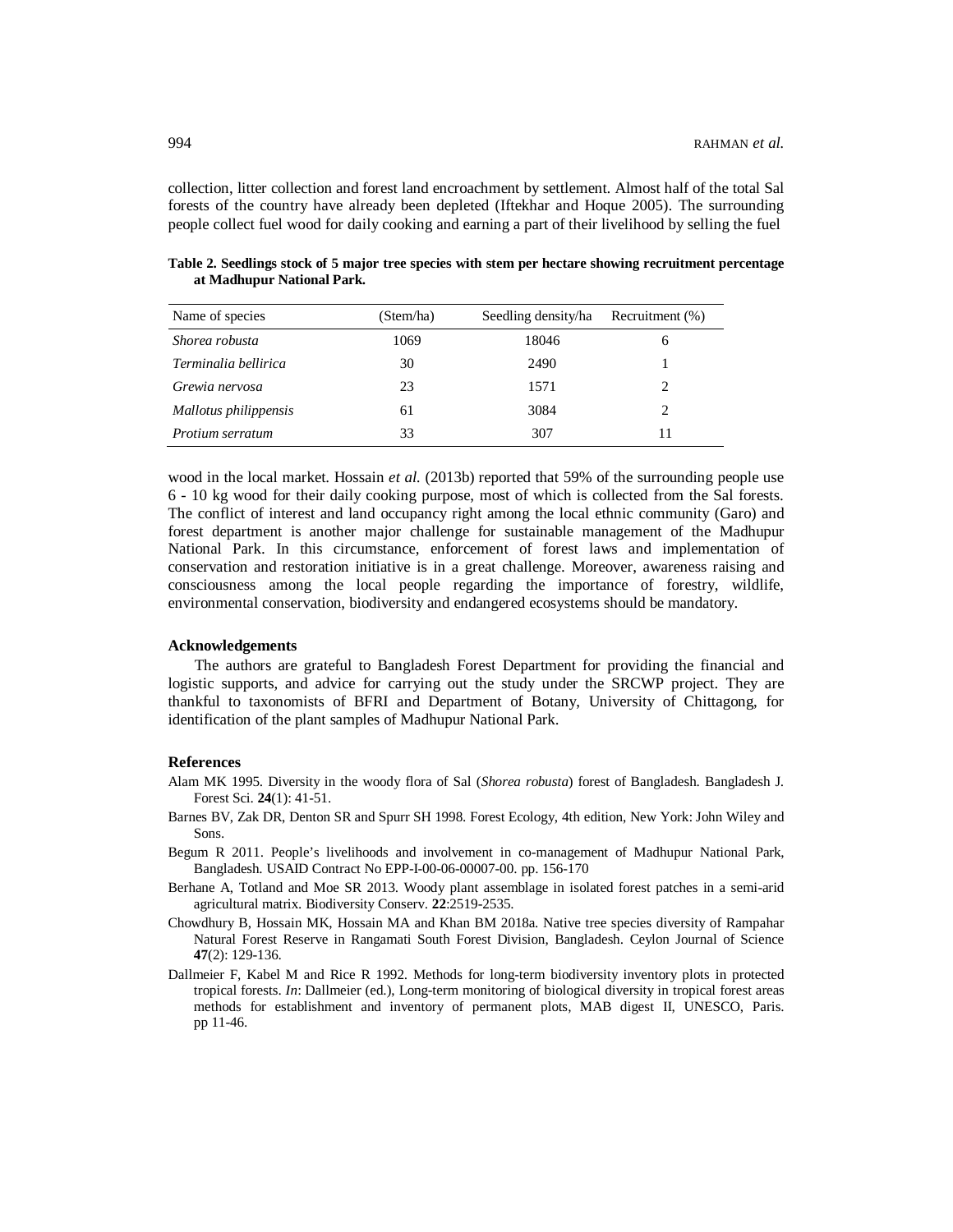- Das SC, Alam MS and Hossain MA 2018. Diversity and structural composition of species in dipterocarp forests: A study from Fasiakhali Wildlife Sanctuary, Bangladesh. Journal of Forestry Research **29**(4): 1-9.
- Deb JC, Roy A and Wahedunnabi M 2015. Structure and composition of understory treelets and overstory trees in a protected area of Bangladesh. Forest Science and Technology **11**(2): 76-85.
- Han Y and Wang Z 2002. Spatial heterogeneity and forest regeneration. Chinese Journal of Applied Ecology **13**: 615-619.
- Harun-Or-Rashid S and Mia M 2001. Angiospermic flora of Madhupur National Park, Tangail, Bangladesh. Bangladesh J. Plant Taxon. **8**(2): 63-82.
- Hossain MA, Hossain MK and Hossain MD 2013a. Natural regeneration potential of native tree species in Dudhpukuria-Dhopachari Wildlife Sanctuary of Chittagong, Bangladesh. Bangladesh Journal of Forest Science **32**(2):15-25.
- Hossain MN, Rokanuzzaman M, Rahman MA, Bodiuzzaman M and Miah MA. 2013b. Causes of deforestation and conservation of Madhupur Sal forest in Tangail region. J. Environ. Sci. & Natural Resources **6**(2): 109 -114.
- Hossain MK and Hossain MA 2014. Biodiversity of Chunati Wildlife Sanctuary: Flora, Arannayk Foundation and Bangladesh Forest Department, Dhaka, Bangladesh. pp. iv+176.
- Hossain MK, Rahman ML, Hoque ATMR and Alam MK 2004. Comparative regeneration status in a natural forest and enrichment plantations of Chittagong (South) Forest Division, Bangladesh. Journal of Forestry Research **15**(4): 255-260.
- Iftekhar MS and Hoque AKF 2005. Causes of forest encroachment: An analysis of Bangladesh. Geo Journal **62**(1-2): (Netherlands: Springer).
- Kamruzzaman M, Hossain MA, Jannat M and Hossain MK. 2018. Regeneration status of Babu Para Village Common Forest (VCF) in Bandarban District, Bangladesh. AASCIT J. Biol. **4**(1): 15-20. Available at: <http://www.aascit.org/journal/biology>
- Malaker JC, Rahman MM, Azad-ud-Doula Prodhan AKM, Malaker SK and Awal DMA 2010. Floristic composition of Madhupursal forest in Bangladesh. J. Soil Nature **4**(1): 25-33.
- Misbahuzzaman K and Alam MJ 2006. Ecological restoration of rainforest through aided natural regeneration in the denuded hills of Sitakunda, Chittagong, Bangladesh. International Journal of Agriculture and Biology **8**(1): 778-782.
- Misra R 1968. Ecology Workbook. New Delhi, India: Oxford and IBH Publishing.
- Mondol, 2013. Study on soil, plant species and encroachment status of Sal forest in Bangladesh. Dept. of Horticulture, Bangladesh Agricultural University, Mymensingh (PhD Thesis).
- Motaleb MA and Hossain MK 2011. Assessment of tree species diversity of Tankawati natural forests, Chittagong (South) Forest Division, Bangladesh. Eco-Friendly Agril. J. **4**(02): 542-545.
- Nur A, Nandi R, Jashimuddin M and Hossain MA 2016. Tree species composition and regeneration status of Shitalpur forest beat under Chittagong north forest division, Bangladesh. Advances in Ecology pp. 1-8.
- Prain D 1903. Bengal Plants. Vol. 1 & 2. Bishen Singh Mahendra Singh Pal Singh, Dehra Dun, India (Reprinted 1981).1319 pp.
- Rahman, MA, Alim MA, Hossain MK and Hossain MA. 2019. Prospect of natural regeneration of tree species in Hazarikhil Wildlife Sanctuary of Chittogram, Bangladesh. J. Biodivers. Conserv. Bioresour. Manag. **5**(2): 1-12. Available at:<https://doi.org/10.3329/jbcbm.v5i2.44909>
- Rahman MH, Khan MASA, Roy B and Fardusi MJ 2011. Assessment of natural regeneration status and diversity of tree species in the biodiversity conservation areas of northeastern Bangladesh. Journal of Forestry Research **22**(4): 551-559.
- Rahman MR, Hossain MK, Hossain MA and Haque MS 2017. Floristic composition of Madhupur National Park, Tangail, Bangladesh. Bangladesh Agriculture **7**(1): 27-45.
- Rahman MR, Rahman MM and Chowdhury MA 2019a. Assessment of natural regeneration status: The case of Durgapur hill forest, Netrokona, Bangladesh. Geology, Ecology, and Landscapes*.*